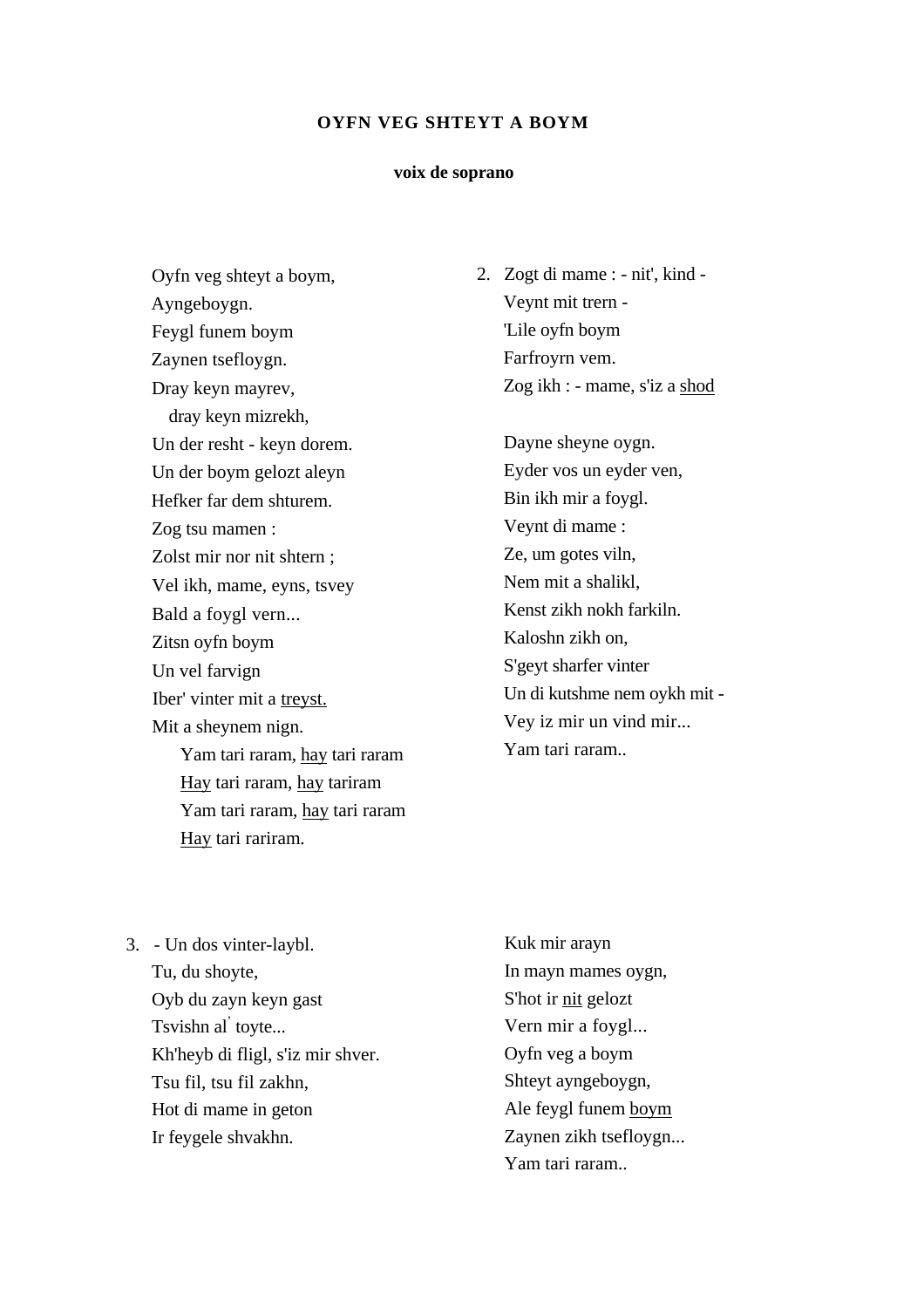## **voix d'alto**

1. Oyfn veg,

A boym ayngeboygn, Ale feygl Zaynen tsefloygn. Dray keyn mizrekh, Der resht - keyn dorem, Un der boym aleyn Hefker dem shturem. Zog ikh tsu der mamen : - her, Zolst mir nor nit shtern ; Vel ikh, mame, eyns un tsvey Bald a foygl vern... Ikh vel zitsn oyfn boym Vel im farvign Ibern vinter, A sheynem nign. Yam tari raram, hay tari raram Hay tari raram, hay tariram Yam tari raram, hay

tari raram Hay tari rari

2. Zogt di mame Un veynt mit trern - Vest kholile Farfroyrn vern. Zog ikh : - mame, Dayn' sheyne oygn, Eyder vos un ven, Bin ikh a foygl. Veynt di mame : - Itsik, kroyn, Ze, um gotes viln, Nem zikh mit a shalikl, Kenst zikh nokh farkiln. Di kaloshn tu zikh on, A sharfer vinter Di kutshme nem mit - Vey iz mir, vind mir... Yam tari raram..

3. - Un dos vinter, Tu es, du shoyte, Oyb du vilst keyn gast Tsvishn al' toyte... Kh'heyb di fligl, Tsu fil, tsu zakhn, Hot mame geton Feygele shvakhn.

raram.

Kuk ikh troy'rik mir arayn In mayn mames oygn, S'hot ir libshaft nit gelozt Vern mir a foygl... Oyfn veg shteyt a boym, Shteyt ayngeboygn, Ale feygl Zaynen tsefloygn... Yam tari raram..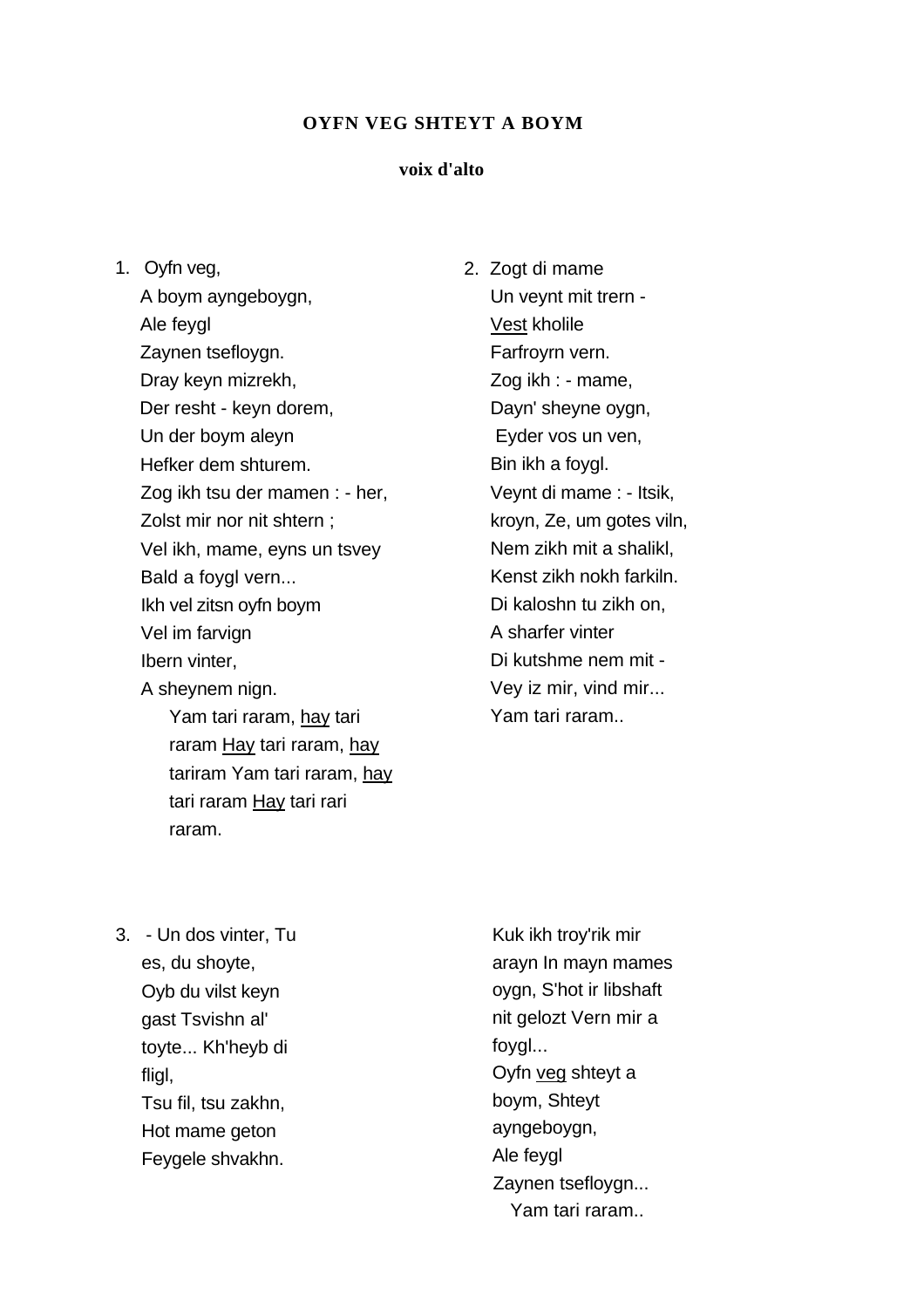#### **voix de ténor**

1. Oyfn veg shteyt a boym, Shteyt er ayngeboygn. Ale feygl funem boym Zaynen zikh tsefloygn. Dray keyn mayrev, dray keyn mizrekh, Un der resht - keyn dorem. Un der boym gelozt aleyn Hefker far dem shturem. Zog ikh der mamen : Zolst mir nit shtern ; Vel, mame, eyns un tsvey Bald foygl vern... Zitsn oyfn boym Un vel im farvign Ibern vinter mit a treyst, Mit a sheynem nign. Yam tariram, hay tariram Hay tariram, hay tariram Yam tariram, hay tariram Hay tari rariram.

2. Zogt di mame : - nite, kind - Un zi veynt mit trern-Vest kholile oyfn boym Mit farfroyrn vern. Zog ikh : - mame, s'iz a shod

> Dayne sheyne oygn. *Un* eyder vos un eyder ven, Bin ikh mir a foygl. Veynt mame : - Itsik, Um gotes viln, Nem zikh mit shalikl, Kenst zikh farkiln. Di kaloshn on, S'geyt a sharfer vinter Un di kutshme nem oykh mit - Vey iz mir un vind mir... Yam tariram..

3. - Un dos vinter-laybl nem, Tu es on, du shoyte. Oyb du vilst nit zayn keyn gast Tsvishn ale toyte... Kh'heyb di fligl, s'iz mir shver, Tsu fil, tsu fil zakhn, Hot di mame in geton *Ir* feygele dem shvakhn.

Kuk ikh mir arayn In mames oygn, S'hot libshaft nit gelozt Vern a foygl... Oyf veg shteyt a boym, Shteyt er ayngeboygn, Ale feygl funem boym Zaynen zikh tsefloygn... Yam tariram..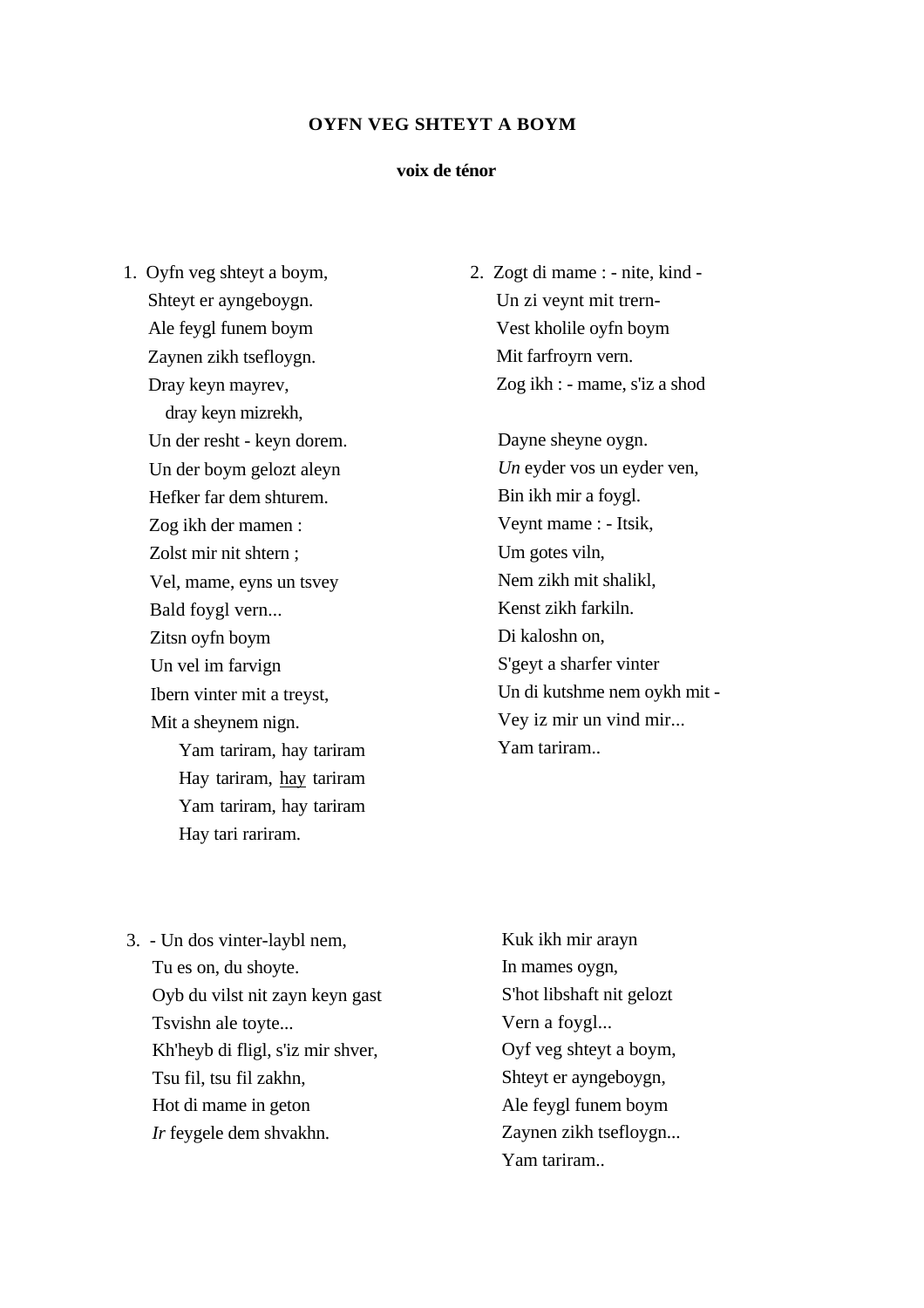## **voix de basse**

| 1. Oyfn veg a boym,   | 2. | Zogt mame : - nit', kind |
|-----------------------|----|--------------------------|
| Ayngeboygn.           |    | -Veynt mit trern -       |
| Feygl funem boym      |    | Kholile oyf ' boym       |
| Zaynen tsefloygn.     |    | Farfroyrn vern.          |
| Keyn mayrev, mizrekh, |    | Zog ikh : - s'iz a shod  |
| Un keyn dorem,        |    | Sheyne oygn,             |
| Un der boym aleyn     |    | Eyder vos un ven,        |
| Hefker dem shturem.   |    | Bin ikh a foygl.         |
| Mamen                 |    | <b>Mame Gotes</b>        |
| <b>Shtern</b>         |    | Shalik'                  |
| Mame                  |    | Farkiln                  |
| Foygl                 |    | Di kaloshn,              |
| Vel zitsn oyf ' boym  |    | <b>Sharfer vinter</b>    |
| Im farvign            |    | Kutshme oykh mit -       |
| Ibern vinter,         |    | Vey iz mir, vind mir     |
| A sheynem nign.       |    | Yam, hay                 |
| Yam, hay, hay tari    |    |                          |
| raram, Yam, hay, hay  |    |                          |
|                       |    |                          |

3. - Dos vinter-laybl, Tu, du shoy te. Oyb du vilst keyn gast Tsvishn al' toyte... Kh'heyb fligl, s'iz shver, Tsu fil zakhn, Hot marne geton Feygele shvakhn.

tariram.

Arayn Oygn **Libshaft** Foygl... Oyfn veg, a boym, Ayngeboygn, Ale feygl Zaynen tsefloygn.. Yam, hay...